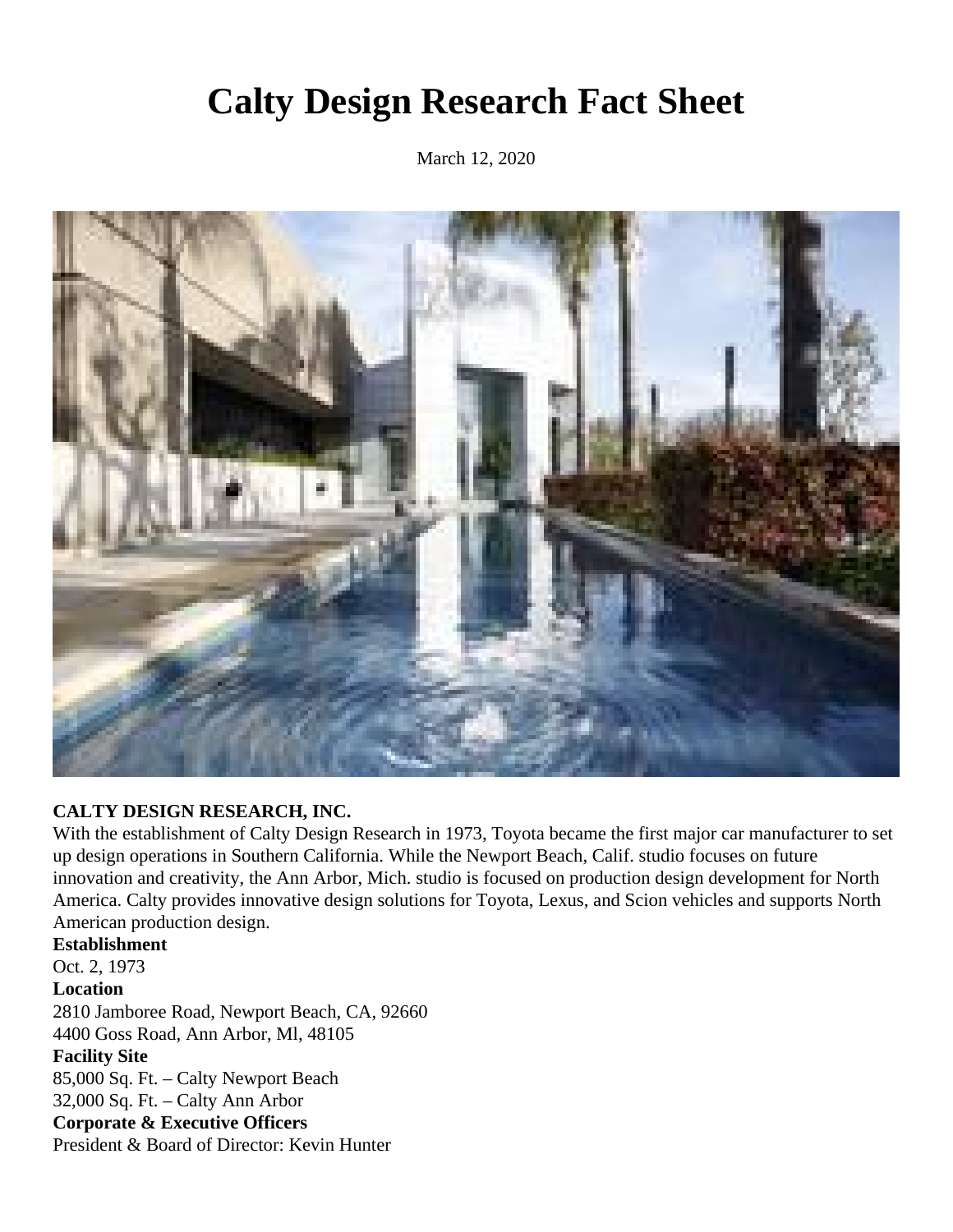Vice President & Board of Director: Shinichi Yasui [Executive V.P. of R&D] Vice President & Board of Director: Simon Humphries [Executive General Manager, TMC] Secretary & Chief Financial Officer: Yosuke Ueno **Employment** Total: 100 (Newport Beach, Ann Arbor & Oakland) **Production Design** 2023 Sequoia 2022 Tundra 2021 NASCAR Tundra 2021 NASCAR Camry 2021 GT86 2021 Sienna 2020 TRD Camry 2020 TRD Avalon 2020 Highlander 2020 LS Self Driving 2020 Corolla 2020 Supra 2019 Corolla 2019 NASCAR Supra 2019 Avalon 2018 C-HR 2018 Camry 2018 NASCAR Camry 2018 Lexus LC 500 2016 Lexus RX 2016 Avalon 2016 Tacoma 2015 NASCAR Tundra 2015 NASCAR Camry 2015 Camry 2014 Highlander 2014 Tundra 2013 RAV4 2013 NASCAR Camry 2013 Avalon 2013 Lexus GS 2012 RAV4 EV 2012 Camry 2011 Scion tC 2011 Avalon 2011 Sienna 2011 Highlander 2009 Venza 2008 Avalon 2008 Highlander 2008 Scion xB 2008 Solara 2007 Tundra

2006 FJ Cruiser